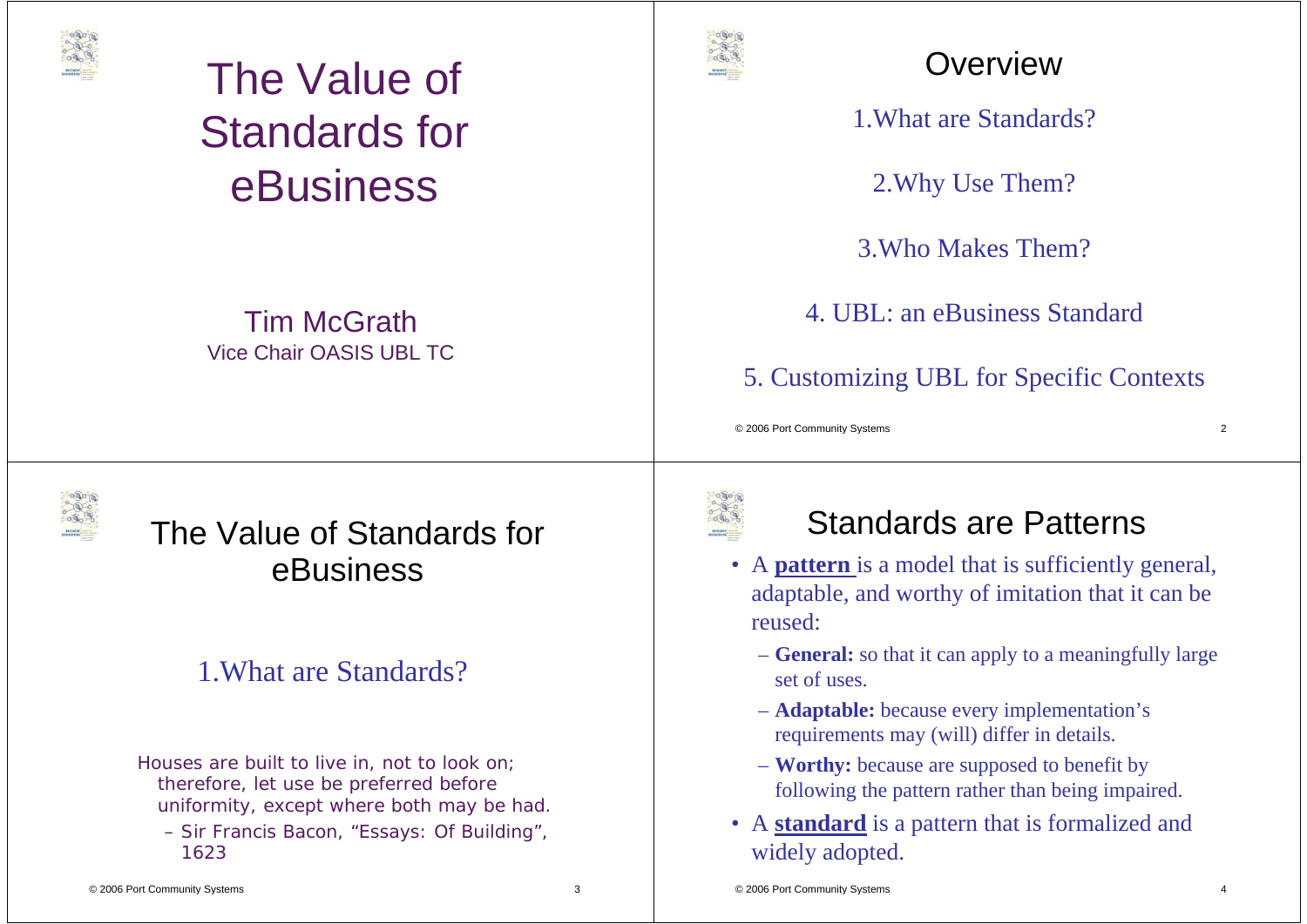



Standardization is an old business concept



© 2006 Port Community Systems 5



## How Patterns Become Standards

- Standards are common patterns that have sanction or traction.
- **Sanction**
	- Officially approved or de jure.
- **Traction**
	- Widely used or de facto.
- History tells us traction is more important than sanction
	- Internet versus ISO/OSI.
- So sanction is only a means to achieve traction – not a goal in itself.
- © 2006 Port Community Systems 7 • What makes a standard is adoption.

•

## Patterns in Business

- At a high level businesses follow similar patterns:
	- Common external influences:
		- Laws, Taxes, Market forces (especially those in the same industry).
	- Common internal influences and goals:
		- Profits, efficiency, environmental impacts.
	- Common activities:
		- Rent or buy, furnish, and insure their business locations, hire employees, procure and pay for supplies, market and sell their goods and services, etc.
- We have terms like procure, pay, order, and invoice to describe common business patterns.
- © 2006 Port Community Systems 6 • And there are patterns in the business processes and documents to support these patterns.



#### Standards Adoption

- Adoption is most likely when the standard is: – Credible.
	- Why sanction matters.
	- Developed in an open process to the consensus of all the stakeholders.
	- Freely accessible.
		- Licensing cost and IPR.
	- Checkable for conformance.
		- We can demonstrate compliance or compatibility.
- And, of course it must be...
	- General, adaptable and worthy.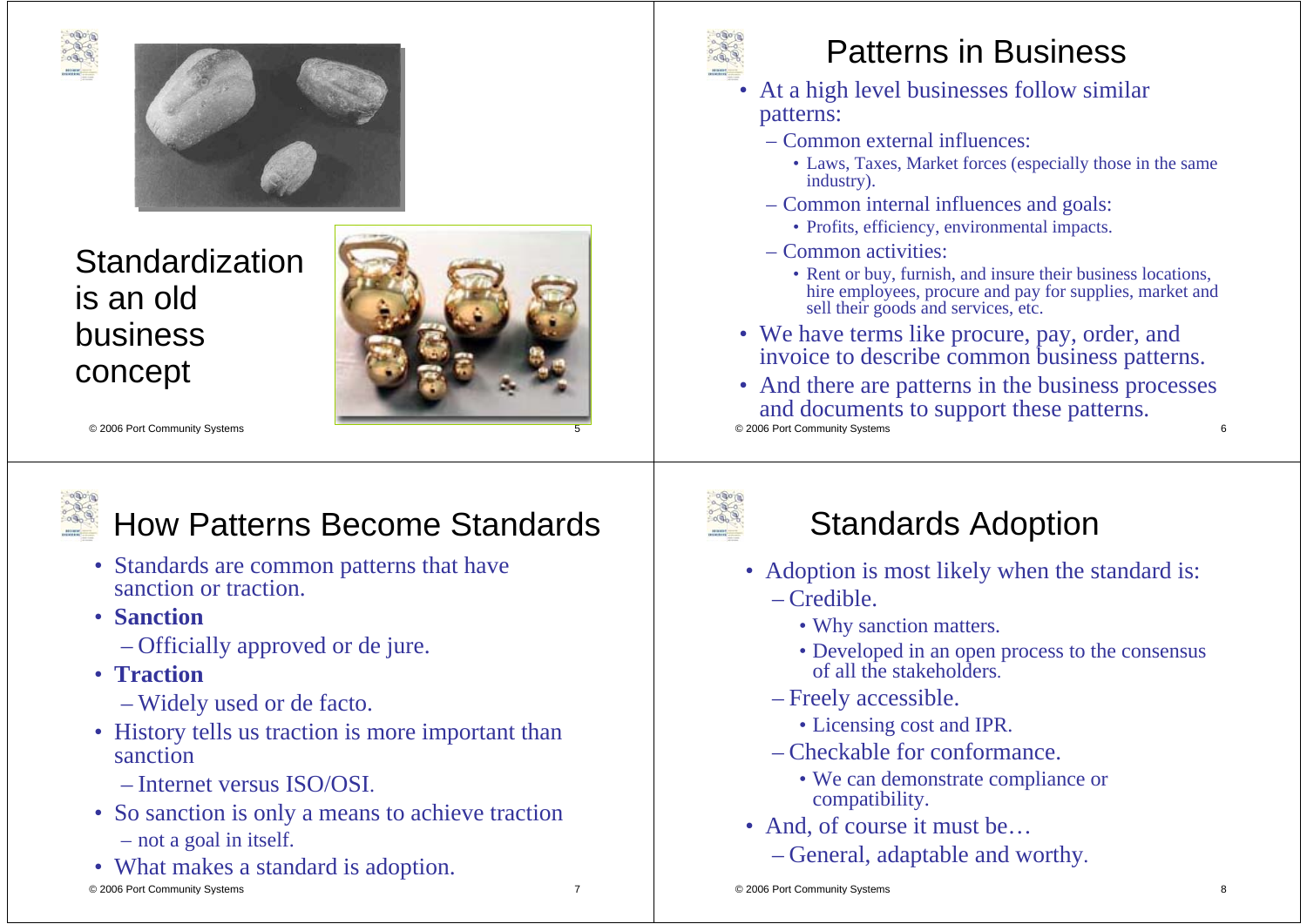

## The Standards Maturity Model

**Level 5 Level 5 Level 5 – "Functionally adequate" version is ubiquitous. – "Functionally adequate" version is ubiquitous.**

**Level 4 Level 4 Level 4 – Many use "functi – Many use Many use "functionally adequate onally adequate" version. " version.**

Level 3 - "Functionally adequate" version of standard is approved.

**Level 2 Level 2 Level 2 – Version 1.0 of the standard is proposed. – Version 1.0 of the standard is proposed. Version of standard** 

**Level 1 Level Level 1 – Many recognize the problem. – Many recognize the problem. Many the problem.**

© 2006 Port Community Systems 9 [acknowledgements to Ross Altman, 2005]



## Benefits -The Carrots

- Implement solutions faster
- Allow adoption of related solutions
- Enable collaboration
- Manage the risk of adopting new technologies
- Reduce implementation and maintenance costs.
- Encourages and reinforcing consistency
- Enable interoperability
- Stop re-inventing the wheel



#### The Value of Standards for eBusiness

#### 2. Why Use Standards?

*"We used to have a 48-month product development cycle; now we're down to 18 months, and we're trying to get to a year. When you have that kind of rapid change, you have to have architectures and standards and interoperability. Think of standards as an accelerator to your business."* -Tony Scott, CTO for General Motors

© 2006 Port Community Systems 10



#### Coercion - The Sticks

- Administrative or legal:
	- Tax Authorities, Customs, Government
- Market Forces:
	- Hubs and Spokes
	- Wal-Mart
- Competitive Forces:
	- Keeping up with the competition
	- Dell, Microsoft
	- RFID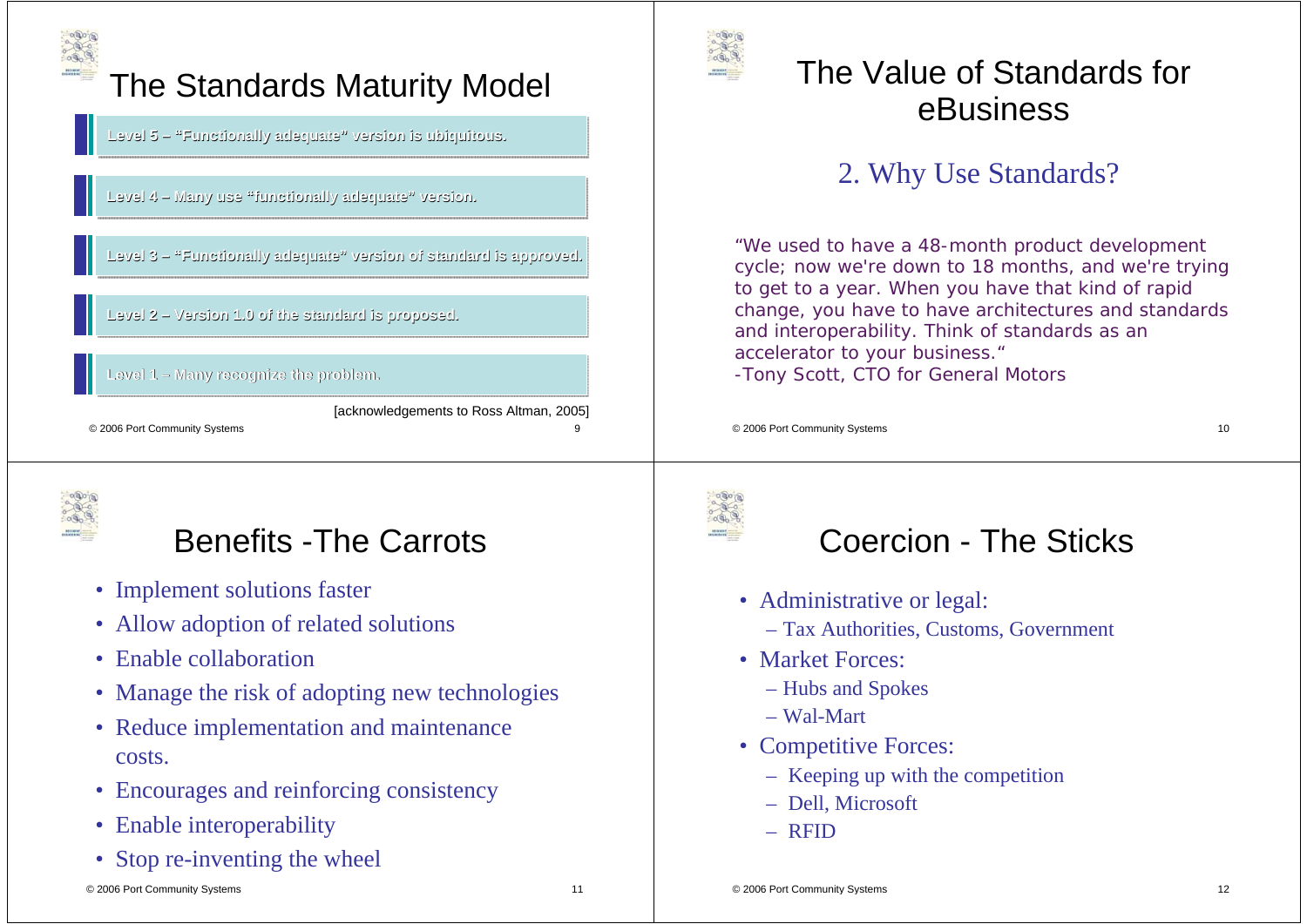

#### 3. Who Makes Standards?

*"Laws [and Standards] are like sausages, it is better not to see them being made." - Apologies to Otto von Bismarck*

| © 2006 Port Community Systems |  |
|-------------------------------|--|
|-------------------------------|--|

**OASIS N** 



Specific Technology Consortia



- XML standards for e-business
- Collaborates with UN/CEFACT on the ebXML
- World Wide Web Consortium (W3C)

• Web infrastructure standards

• The Internet Engineering Task Force (IETF)

• Internet standards







## The eBusiness Standards MoU





#### But wait, there's more…

- Industry solutions developed to fill a requirement not met by other standards:
	- Rosettanet, XBRL, OAGIS, GS1, etc.
	- Gain momentum and become a standards business.
- Proprietary solutions:
	- The original SOAP and WS specifications.
- There is a natural selection or Darwinian effect at play.
- The market will decide...
	- but only if given the correct information.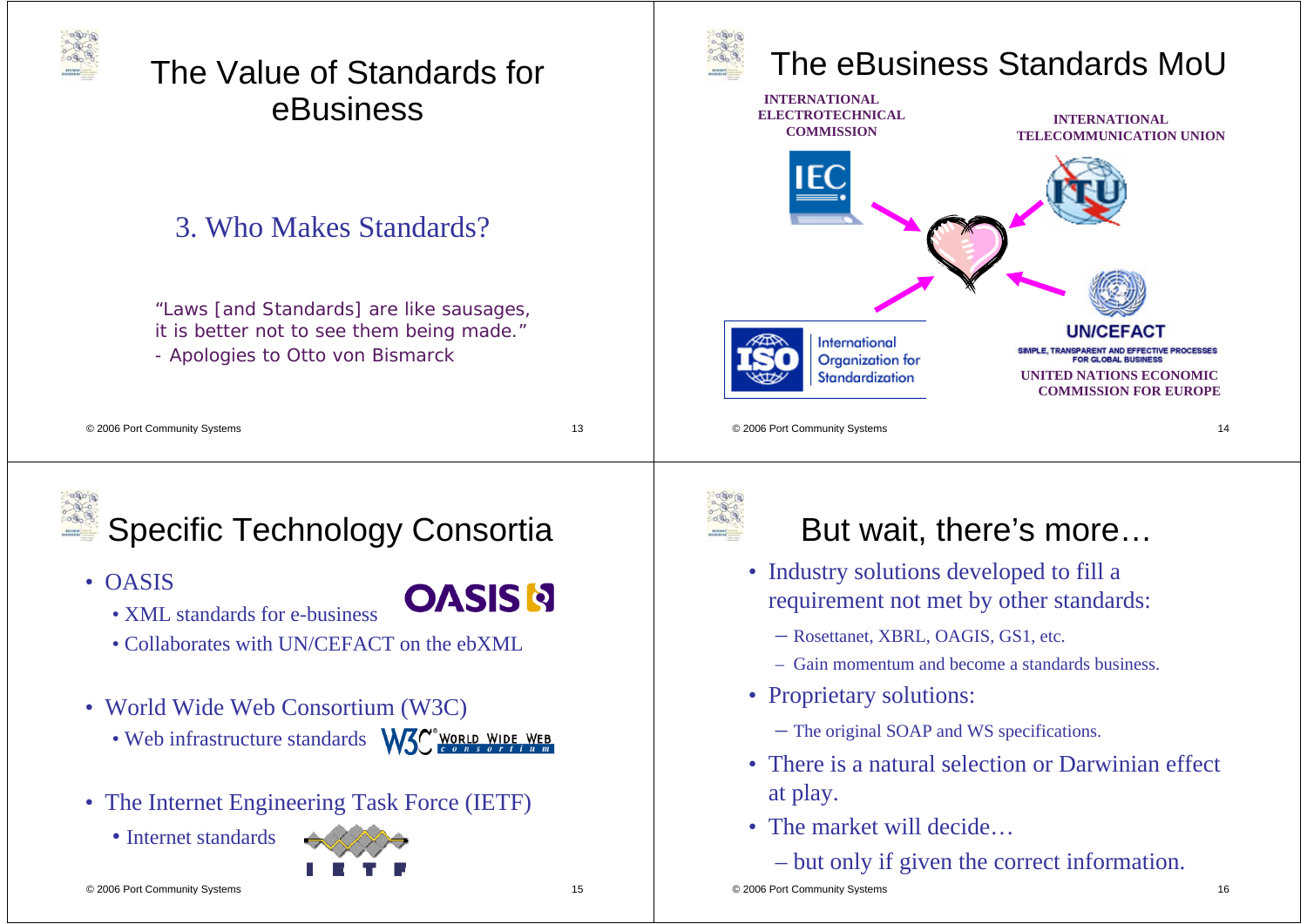

4. The Universal Business Language - an eBusiness Standard

*"Standardization on a single XML syntax can pave the way for interoperability and the commoditization of business systems that history teaches us is inevitable."*

– Jon Bosak (Chair of XML and now Chair of UBL)



#### UIBIE What is UBL?

- Royalty-free library of business document patterns in XML syntax.
- Released as an OASIS standard on May 1st 2004.
- The "HTML of web commerce".
- Version 2.0 due October 2006.

© 2006 Port Community Systems 17







#### UBL S UBL has Sanction and Traction

- Sanction:
	- An OASIS standard.
	- Based on ebXML Core Components.
	- UBL has an invitation to bring the UBL activity into UN/CEFACT.
	- Aiming to be an ISO standard.
- Traction:
	- Adopted for government e-procurement and international trade.
	- Based on library of re-usable components.
	- Available royalty-free and unencumbered.
	- Active user community contributing to further development and enhancements.

© 2006 Port Community Systems 20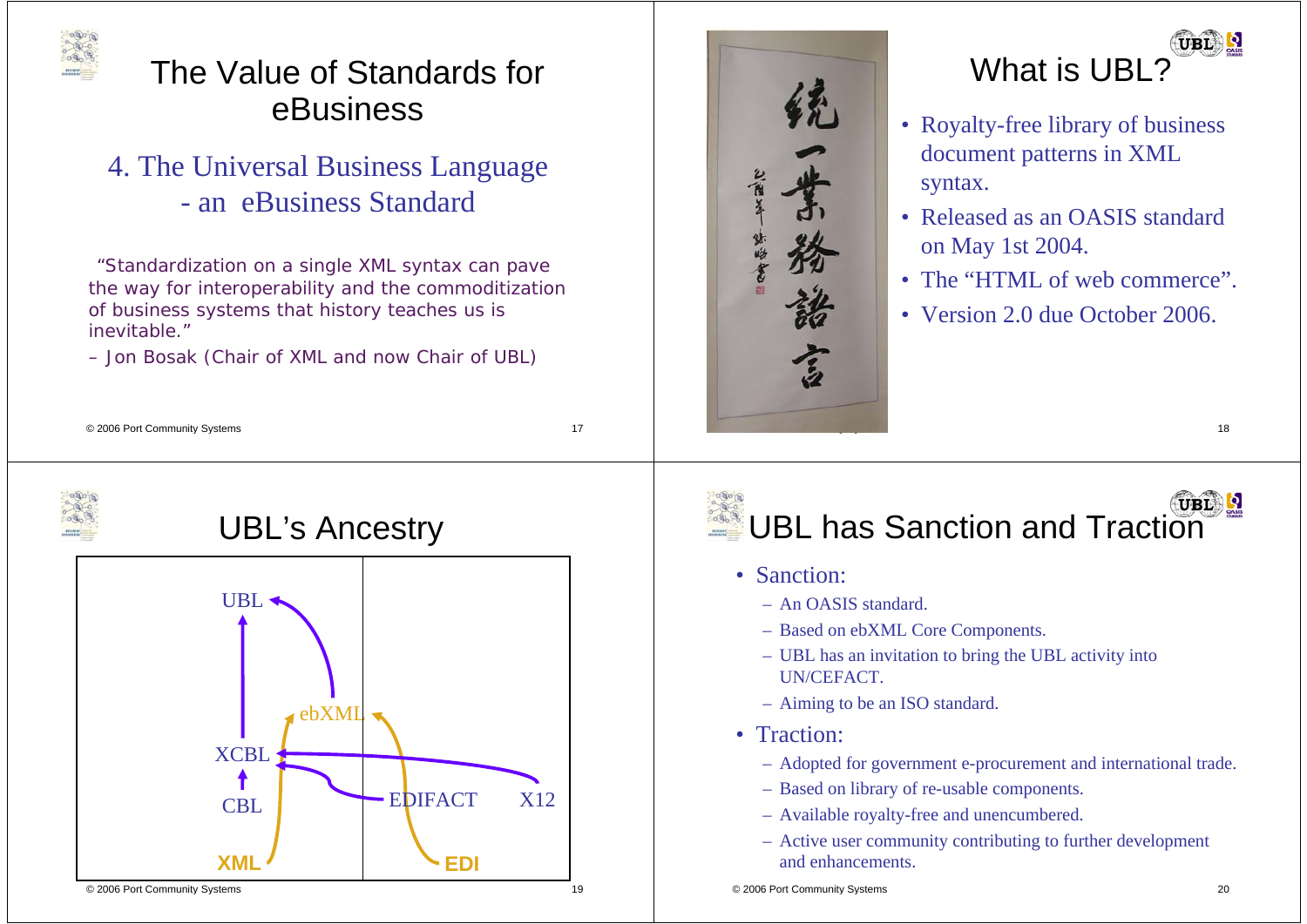



#### 5. Customizing UBL for Specific Contexts

*"The 80/20 approach that makes UBL easy to implement in standard systems is the same principle that has spread the usage of XML in the IT industry to become a 'viral technology' like HTML and HTTP" –* Jon Bosak



#### Diversity in Business

- A business needs to differentiate itself from competitors.
	- Every business is different, that's why it is a business!
	- Different industry, geopolitical, and regulatory contexts.
- The context in which businesses operate is increasingly dynamic.
	- Technology and business models are continuously coevolving.
- No standard will meet all requirements.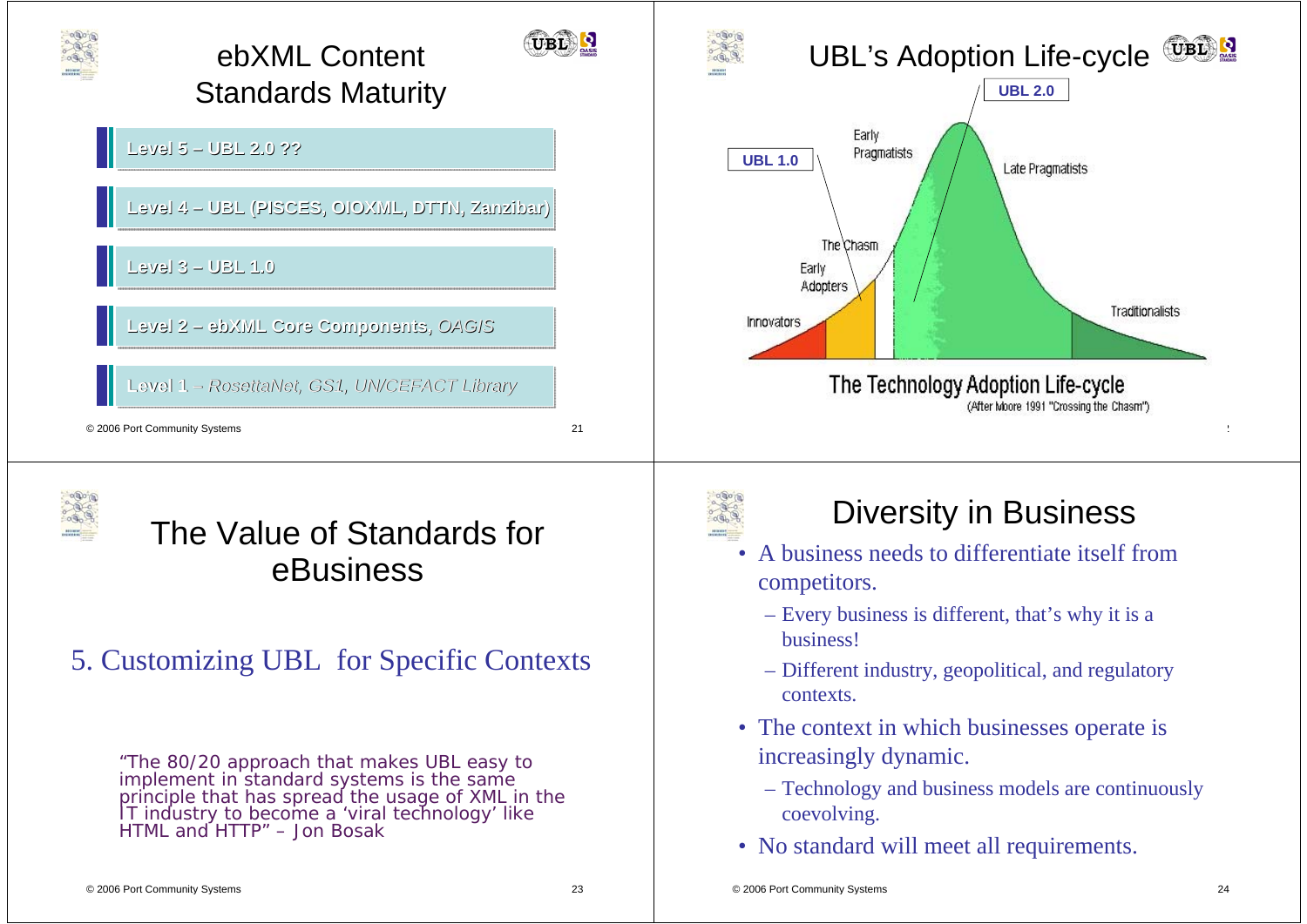

# The Pareto 80/20 Principle

- 80% of results come from 20% effort.
- A useful standard will address 80% of the requirements.
	- However, this 80% will differ for each implementation.
- Customization is needed for the remaining 20%.
- This remaining 20% also follows an 80/20 Rule.
	- Another 20% effort gives 80% of the remaining 20%.
	- We never get all the way there.
	- The "long tail" phenomena.



### Customizing UBL

- UBL 1.0 was designed on an 80/20 principle.
- 20 % of the library would be useful for 80% of the requirements.
- The 20% remainder would require a customization of the library.
- This means 80% of UBL implementations will require some customization to suit their context of use.
- So think of UBL as a set of building blocks for eBusiness document components.